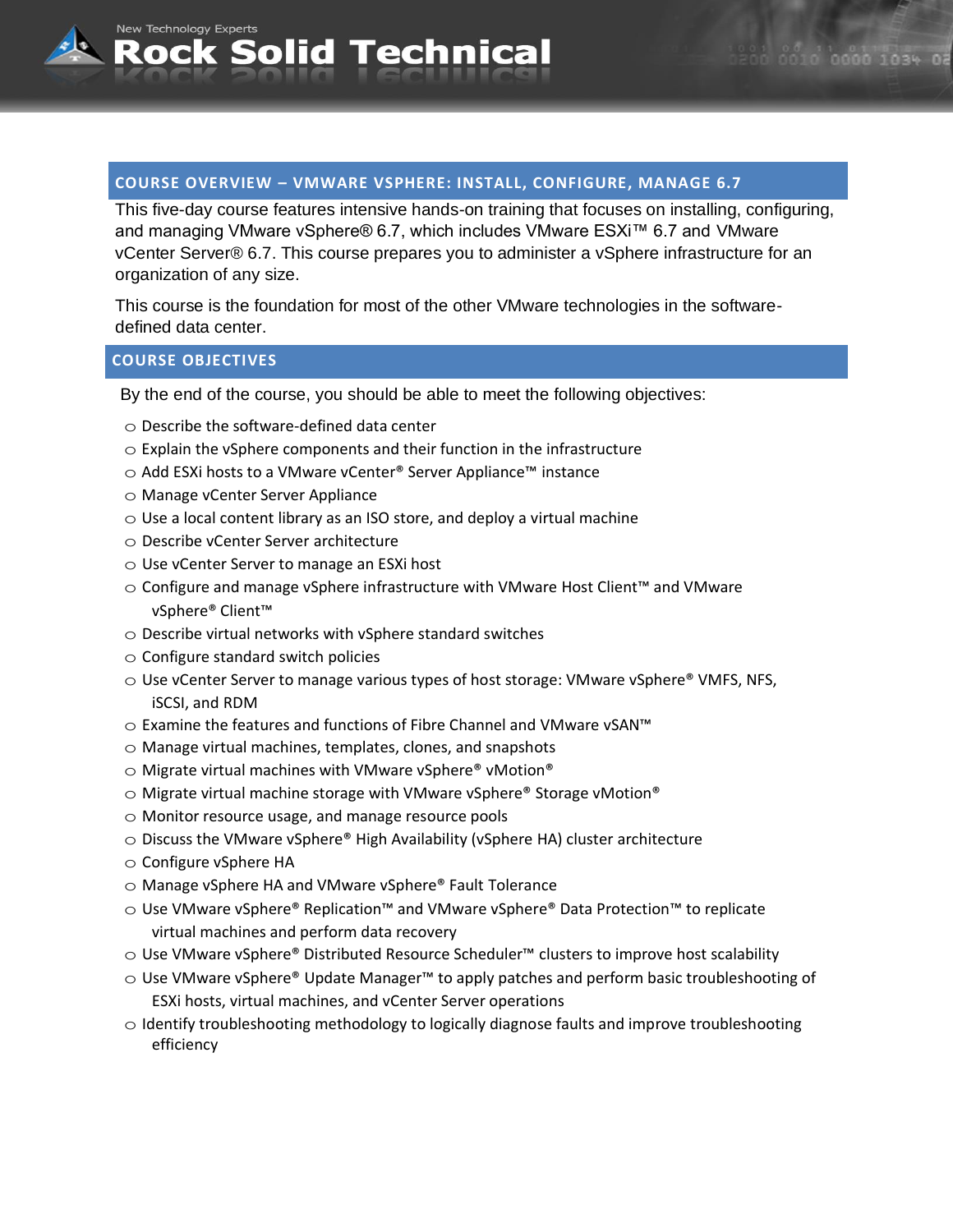

## **TARGET AUDIENCE**

- o System administrators
- o System engineers

## **PREREQUISITES**

This course has the following prerequisites:

o System administration experience on Microsoft Windows or Linux operating systems

## **CERTIFICATIONS**

This course prepares you for the VCP-DCV 2020 certification:

o [VMware Certification Questions?](mailto:sales@rocksolidtechnical.com?subject=VMware%20Certification%20Question)

# **COURSE DELIVERY OPTIONS**

- o Classroom
- o Live Online
- o [Onsite](mailto:sales@rocksolidtechnical.com?subject=On-Site%20Inquiry)

## **PRODUCT ALIGNMENT**

- $\circ$  ESXi 6.7
- o vCenter Server 6.7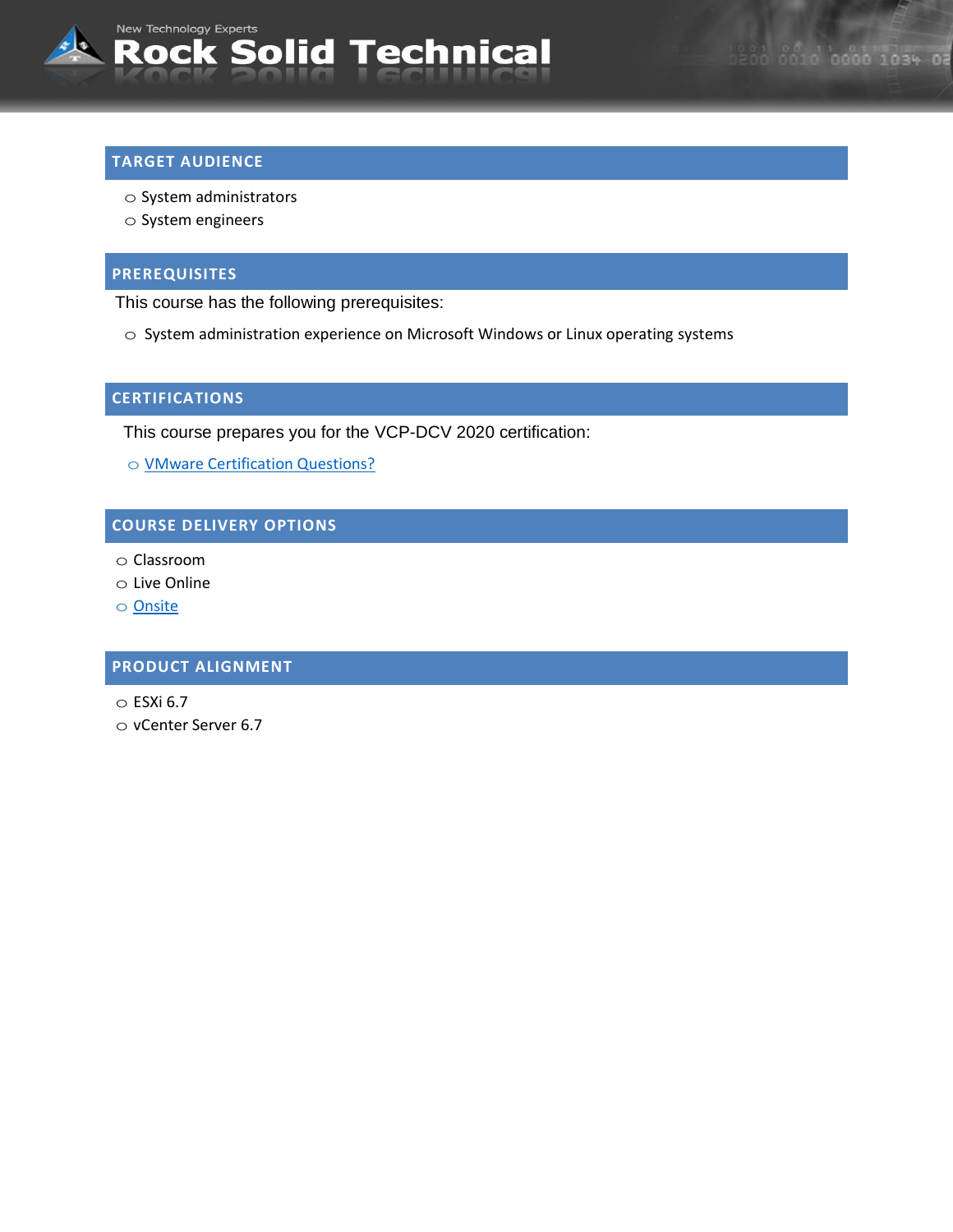

# **Course Modules**

New Technology Experts

## **1 Course Introduction**

- Introductions and course logistics
- Course objectives
- Describe the content of the course
- Gain a complete picture of the VMware certification system

lock Solid Technical

- Familiarize yourself with the benefits of the VMware Education Learning Zone
- Identify additional resources

#### **2 Introduction to vSphere and the Software-Defined Data Center**

- Describe how vSphere fits into the software-defined data center and the cloud infrastructure
- Explain how vSphere interacts with CPUs, memory, networks, and storage
- Use vSphere Client to access and manage your vCenter Server system and ESXi host
- Compare virtual machine hardware version 14 to other versions
- Identify the virtual network adapters, and describe the enhanced VMXNET3
- Compare the types of virtual disk provisioning
- Install and configure ESXi host settings
- Identify the advantages of ESXi Quick Boot

#### **3 Creating Virtual Machines**

- Create, provision, and remove a virtual machine
- Explain the importance of VMware Tools™
- Describe how to import a virtual appliance OVF template

#### **4 vCenter Server**

- Describe the vCenter Server architecture
- Discuss how ESXi hosts communicate with vCenter Server
- Access and configure vCenter Server Appliance
- Use vSphere Client to manage the vCenter Server inventory
- Add data center, organizational objects, and hosts to vCenter Server
- Create custom inventory tags
- Describe the rules for applying permissions
- Create a custom role in vCenter Server
- Create a vCenter Server Appliance backup schedule
- Restore vCenter Server Appliance from a backup
- Monitor vCenter Server Appliance

## **5 Configuring and Managing Virtual Networks**

- Describe, create, and manage standard switches
- Configure virtual switch security, traffic-shaping and load-balancing policies
- Compare vSphere distributed switches and standard switches
- Describe the virtual switch connection types
- Describe the new TCP/IP stack architecture
- Use VLANs with standard switches

## **6 Configuring and Managing Virtual Storage**

- Identify storage protocols and storage device types
- Discuss ESXi hosts using iSCSI, NFS, and Fibre Channel storage
- Create and manage VMware vSphere® VMFS and NFS datastores
- Explain how multipathing works with iSCSI, NFS, and Fibre Channel storage
- Identify the advantages of VMware vSAN™